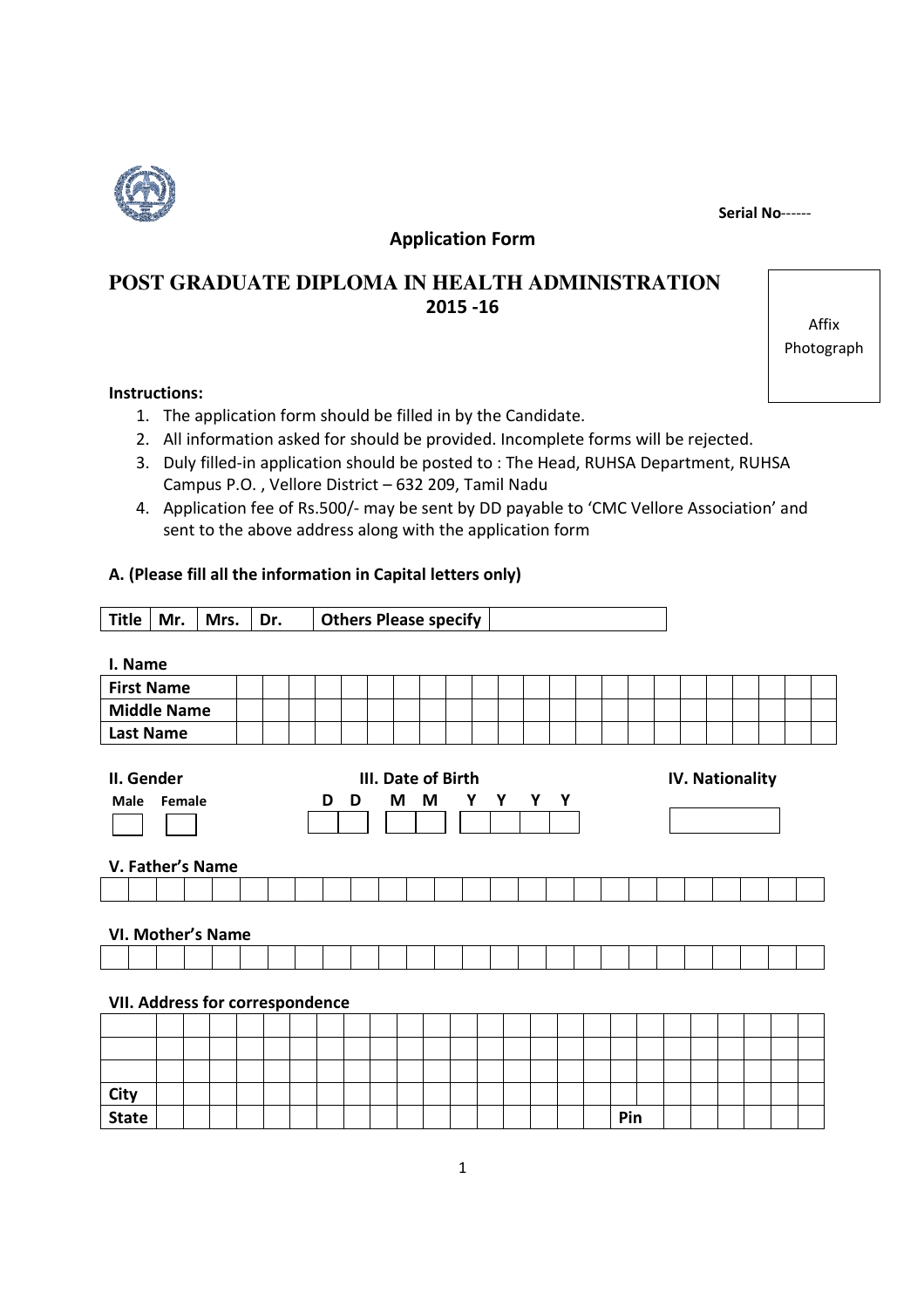|          |                 | <b>Contact No.</b> |  |  |  |  | <b>STD Code</b> |  |  | <b>Phone number</b> |  |  |  |  |  |  |  |  |  |  |
|----------|-----------------|--------------------|--|--|--|--|-----------------|--|--|---------------------|--|--|--|--|--|--|--|--|--|--|
| Landline |                 |                    |  |  |  |  |                 |  |  |                     |  |  |  |  |  |  |  |  |  |  |
|          |                 | <b>Mobile No.</b>  |  |  |  |  |                 |  |  |                     |  |  |  |  |  |  |  |  |  |  |
|          |                 |                    |  |  |  |  |                 |  |  |                     |  |  |  |  |  |  |  |  |  |  |
|          | <b>Email ID</b> |                    |  |  |  |  |                 |  |  |                     |  |  |  |  |  |  |  |  |  |  |
|          |                 |                    |  |  |  |  |                 |  |  |                     |  |  |  |  |  |  |  |  |  |  |
|          |                 |                    |  |  |  |  |                 |  |  |                     |  |  |  |  |  |  |  |  |  |  |

#### B. Work Experience

| S.No | <b>Designation/Post</b> | Employer | <b>Dates</b> |  |  |  |  |
|------|-------------------------|----------|--------------|--|--|--|--|
|      |                         |          |              |  |  |  |  |
|      |                         |          |              |  |  |  |  |
|      |                         |          |              |  |  |  |  |
|      |                         |          |              |  |  |  |  |
|      |                         |          |              |  |  |  |  |
|      |                         |          |              |  |  |  |  |

### C. Academic qualifications

| S.No | <b>Course Attended</b> | Institution | <b>Dates</b> |
|------|------------------------|-------------|--------------|
|      |                        |             |              |
|      |                        |             |              |
|      |                        |             |              |
|      |                        |             |              |
|      |                        |             |              |
|      |                        |             |              |

## D. Declaration by the Applicant

I hereby declare that the above information provided by me is correct. I understand that if the information is found to be incorrect or false, I will be automatically debarred from the selection/admission process without any correspondence in this regard. I accept the process of admission undertaken by the institute and I will abide by the decision taken by the institute authorities. I will, on admission, adhere to the rules and discipline of Christian Medical College Vellore. I hold myself responsible for the dues and payment of fees.

> Signature Date: